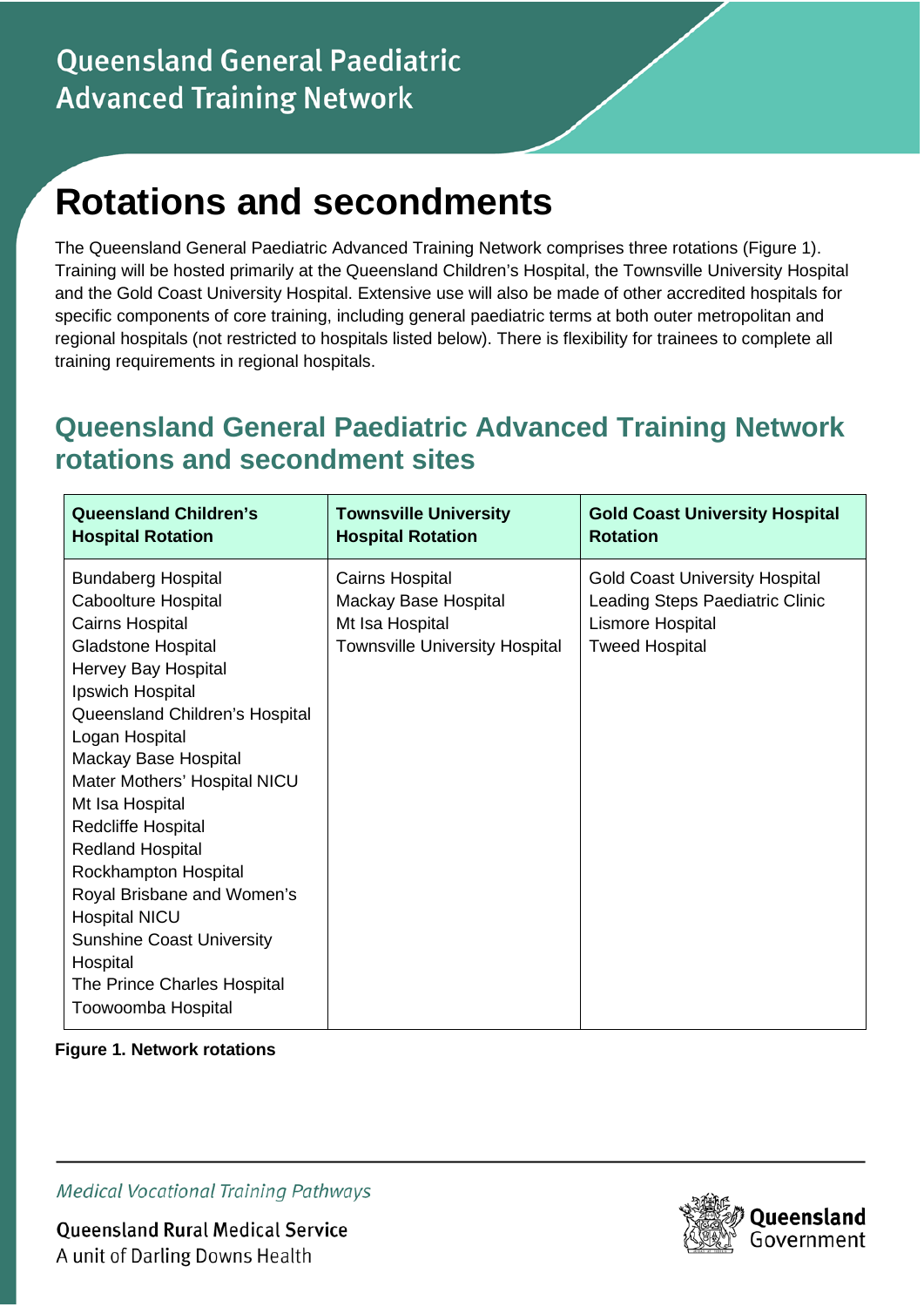## **Examples of potential two-year training network rotations**

| <b>Example 1</b> – Queensland Children's Hospital (QCH) Rotation |  |
|------------------------------------------------------------------|--|
|------------------------------------------------------------------|--|

| Year 1 (interchangeable with Year<br>2)                                     |                                                       | Year 2 (interchangeable with Year 1)                                                         |                                  | Year $3+$<br>(independently)<br>sourced)                                    |
|-----------------------------------------------------------------------------|-------------------------------------------------------|----------------------------------------------------------------------------------------------|----------------------------------|-----------------------------------------------------------------------------|
| 6 months                                                                    | 6 months                                              | 6 months                                                                                     | 6 months                         | Own choice -                                                                |
| General<br><b>Paediatrics</b><br>without<br>perinatal<br>component<br>(QCH) | Acute/Neonatology<br>(RBWH)<br>(rotation from<br>QCH) | <b>General Paediatrics</b><br>with perinatal<br>component/rural<br>(Mackay Base<br>Hospital) | Community/Developmental<br>(QCH) | subspecialty<br>training, senior<br>registrar<br>position,<br>overseas etc. |

#### **Example 2** – Queensland Children's Hospital (QCH) Rotation

| Year 1<br>(independently)<br>sourced)                                                      | Year 2 (interchangeable with<br>Year 3)                                                 |                                                                   | Year 3 (interchangeable with Year 2)                                                                 |                                              |
|--------------------------------------------------------------------------------------------|-----------------------------------------------------------------------------------------|-------------------------------------------------------------------|------------------------------------------------------------------------------------------------------|----------------------------------------------|
| Own choice $-$<br>subspecialty<br>training, senior<br>registrar position,<br>overseas etc. | 6 months<br>General<br><b>Paediatrics</b><br>without<br>perinatal<br>component<br>(QCH) | 6 months<br>Acute/Neonatology<br>(RBWH)<br>(rotation from<br>QCH) | 6 months<br>General<br>Paediatrics with<br>perinatal<br>component/rural<br>(Mackay Base<br>Hospital) | 6 months<br>Community/Developmental<br>(QCH) |

**Example 3** – Townsville University Hospital Rotation

| Year 1 (interchangeable with Year 2)        |                                   | Year <sub>2</sub><br>(interchangeable with Year 1) |                                          | Year $3+$<br>(independently)<br>sourced)                                    |  |
|---------------------------------------------|-----------------------------------|----------------------------------------------------|------------------------------------------|-----------------------------------------------------------------------------|--|
| 6 months                                    | 6 months                          | 6 months                                           | 6 months                                 | Own choice $-$                                                              |  |
| Community/<br>Developmental<br>(Townsville) | Acute/Neonatology<br>(Townsville) | General<br>Paediatrics/rural<br>(Cairns)           | General<br>Paediatrics/rural<br>(Cairns) | subspecialty<br>training, senior<br>registrar<br>position,<br>overseas etc. |  |

### **Example 4** – Gold Coast University Hospital (GCUH) Rotation

| Year 1 (interchangeable with Year 2) |                                       | Year <sub>2</sub><br>(interchangeable with Year 1)                           |                                                                          | Year $3+$<br>(independently)<br>sourced)                                    |
|--------------------------------------|---------------------------------------|------------------------------------------------------------------------------|--------------------------------------------------------------------------|-----------------------------------------------------------------------------|
| 6 months                             | 6 months                              | 6 months                                                                     | 6 months                                                                 | Own choice $-$                                                              |
| Acute/Neonatology<br>(GCUH)          | Community/<br>Developmental<br>(GCUH) | General<br><b>Paediatrics</b><br>without<br>perinatal<br>component<br>(GCUH) | General<br>Paediatrics with<br>perinatal<br>component/rural<br>(Lismore) | subspecialty<br>training, senior<br>registrar<br>position,<br>overseas etc. |